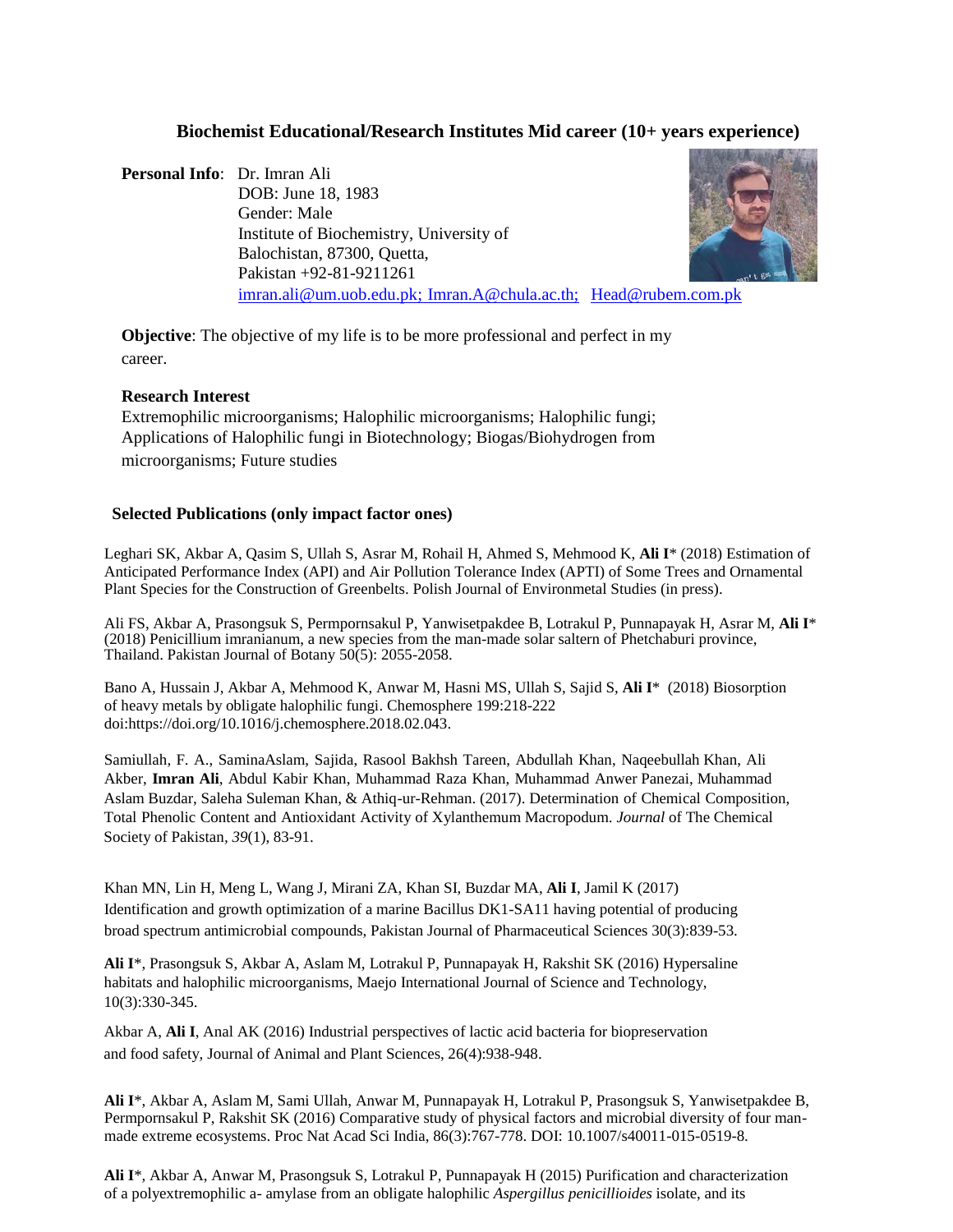potential for souse with detergents. Biomed Research International Article ID 245649.

**Ali I**\*, Akbar A, Anwar M, Yanwisetpakdee B, Prasongsuk S, Lotrakul P, Punnapayak H (2015) Purification and characterization of extracellular, polyextremophilic α-amylase obtained from halophilic *Engyodontium album*. Iranian Journal of Biotechnology 12:35-40.

**Ali I**\*, Akbar A, Punnapayak H, Prasongsuk S, Yanwisetpakdee B (2014) Seven Big

Challenges for Pakistan — and the Lessons They Could Teach. The Futurist, 48 (5): 22-26.

Akbar A, Sitara U, **Ali I**, Muhammad N (2014) Isolation and Characterization of Biotechnologically Potent *Micrococcus luteus* Strain From Environment. Pakistan Journal of Zoology, 46: 967-973.

**Ali I**\*, Akbar A, Yanwisetpakdee B, Prasongsuk S, Lotrakul P, Punnapayak H(2014) Purification, characterization and potential of saline waste water remediation of a polyextremophilic  $\alpha$ - amylase from an obligate halophilic *Aspergillus gracilis* Biomed Research International Volume 2014, Article ID 106937, 7 pages, [http://dx.doi.org/10.1155/2014/106937.](http://dx.doi.org/10.1155/2014/106937)

**Ali I**\*, Siwarungson N, Punnapayak H, Lotrakul P, Prasongsuk S, Bankeeree W, Rakshit SK (2014) Screening of potential biotechnological applications from obligate halophilic fungi, isolated from man- made solar saltern located in Phetchaburi province, Thailand. Pakistan Journal of Botany, 46: 983-988.

**Ali I**, Kanhayuwa L, Rachdawong S, Rakshit SK (2013) Identification, phylogenetic analysis and characterization of obligate halophilic fungi isolated from a man-made solar saltern in Phetchaburi province, Thailand. Ann Microbiol 63: 887-895. DOI10.1007/s13213-012-0540-6.

Siwarungson N, **Ali I**\*, Damsud T (2013) Comparative analysis of antioxidant and antimelanogenesis properties of three local guava (Psidium guajava L.) varieties of Thailand, via different extraction solvents. Food Measure, 7: 207-214.

## **Recent Awards**

*February 2017*: Valuable research recognition by Chulalongkorn University on 'Purification and Characterization of a Polyextremophilic α-Amylase from an Obligate Halophilic *Aspergillu penicillioides* Isolate and Its Potential for Souse with Detergents'.

*January 2016*: Biography added in Marquis Who's Who in World, 33rd edition 2016

## **Recent Keynote Talks**

*Halophilic fungi in Plant Biotechnology* in 1st National Conference on Bioactivity of Phytochemicals: 5th October 2017, The University of Lahore, Lahore, Pakistan.

*China, Pakistan Economic Corridor* in One Belt One Road Summit: by Southwest University of Science and Technology: 16 August 2017, Mianyang, China.

*Nutritional requirements for university students* in Technologies for Food Sector: by National Alliance for Food Safety, Pakistan: 25 April, 2017 at University of Balochistan, Quetta, Pakistan.

*Food Security in Pakistan* in Food Safety Our National Responsibility: by National Alliance for Food Safety, Pakistan: 03 December 2016 at University of Balochistan, Quetta, Pakistan.

*Current Research on halophilic fungi at RUBEM* in Workshop for Disease Diagnosis and Vaccine Production: by/at CASVAB on 25 October 2016, Quetta, Pakistan.

*How and Why to use FTIR in Biotechnology* in Workshop for High-Tech Instruments: by Faculty of Life Sciences: University of Balochistan on 15 April 2016, Quetta, Pakistan.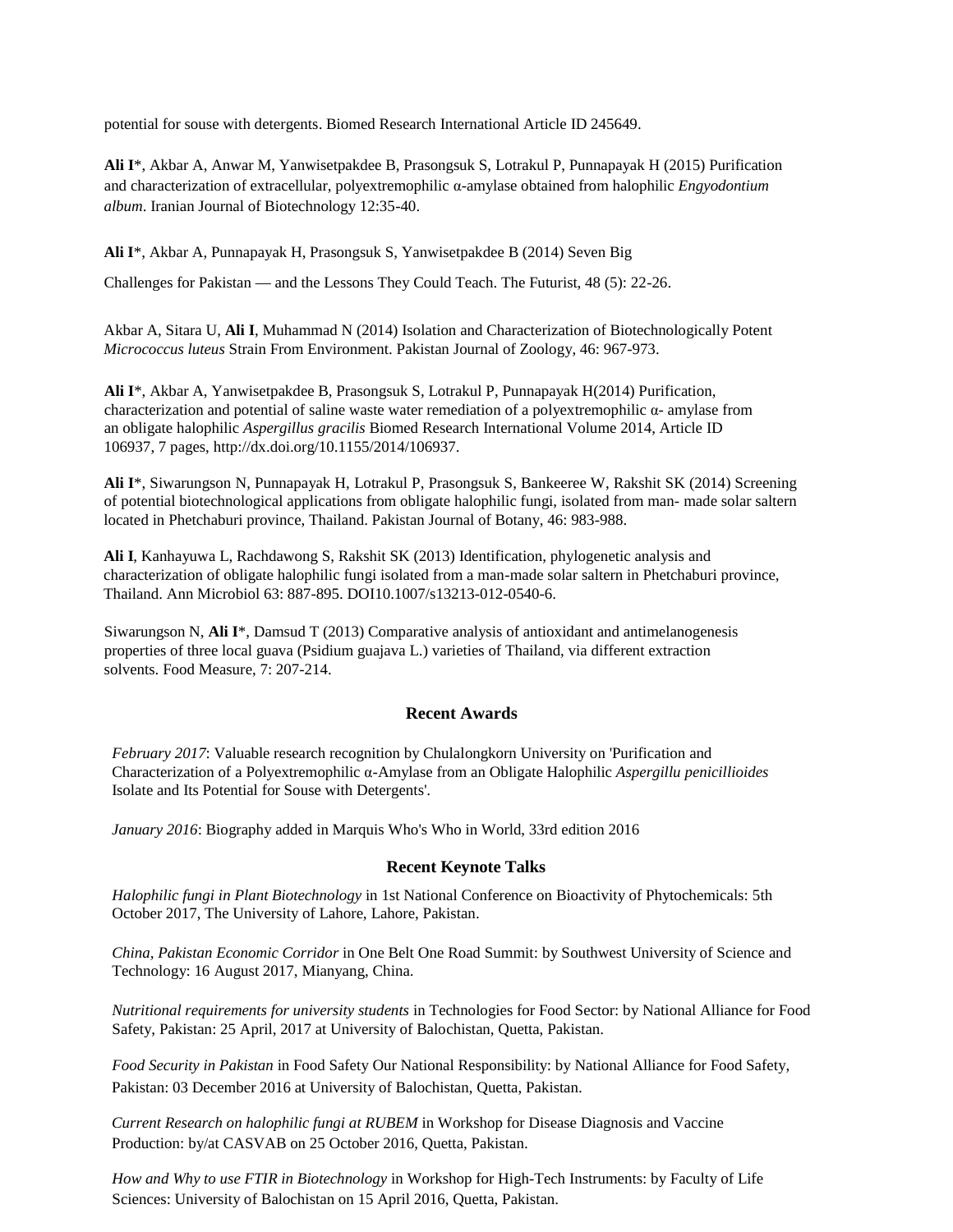*Prospects of Biological hydrogen Production by Microalgae* in Conference in Trends of Applied Microbiology by American Society of Microbiology at CASVAB on 7 April 2016, Quetta, Pakistan.

#### **Recent Administrative Responsibilities**

Coordinator for MPhil/PhD program of Institute of Biochemistry, University of Balochistan: From March 2017 to present.

Head RUBEM: From April 2014 to present.

Twice elected as Executive Academic Staff Association member in 2016 and 2017

**Members of**: Asian Federation of Biotechnology; World Future Society; Pakistan Botanical Society; Quetta Flying Club (certified Adventure Glider Pilot; 4 hours credit flying).

### **Experiences**

1 *Organization*: Institute of Biochemistry, University of Balochistan, Quetta, Pakistan *Designation*: Assistant Professor(TTS) *Tenure*: Dec, 2014 to present *Responsibilities*: Teaching/Research

2

*Organization* : Chulalongkorn University, Bangkok, Thailand. *Designation* : Honorary Researcher *Tenure*: Dec, 2014 to present *Responsibilities*: Research

3

*Organization* : Institute of Biochemistry, University of Balochistan, Quetta, Pakistan *Designation* : Lecturer *Tenure*: June 2007 to December 2014 *Responsibilities*: Teaching/Research

#### **Education**

1

*Level* : Post Doctorate

*Degree* : Post Doc in Botany *Institute* : Chulalongkorn University, Bangkok, Thailand. *Session* : 2013-2014 *Thesis* : Biotechnological potentials of halophilic fungi.

2

*Level*: Doctoral degree *Degree* : PhD, Food Engineering & BioprocessTechnology *Institute* : Asian Institute of Technology, Bangkok, Thailand. *Session* : 2010-2013 *Thesis* : Screening of potential Biotechnological applications from halophilic fungi, isolated from a man-made solar saltern, located at Phetchaburi province, Thailand.

*Level* : Master degree *Degree* : MS, Food Engineering & Bioprocess Technology*. GPA* : 3.56 *Subjects* : Bioprocess Technology, Natural Resource Management, Biodiversity & Conservation, Food Engineering, Food Safety, Microbiology.

3